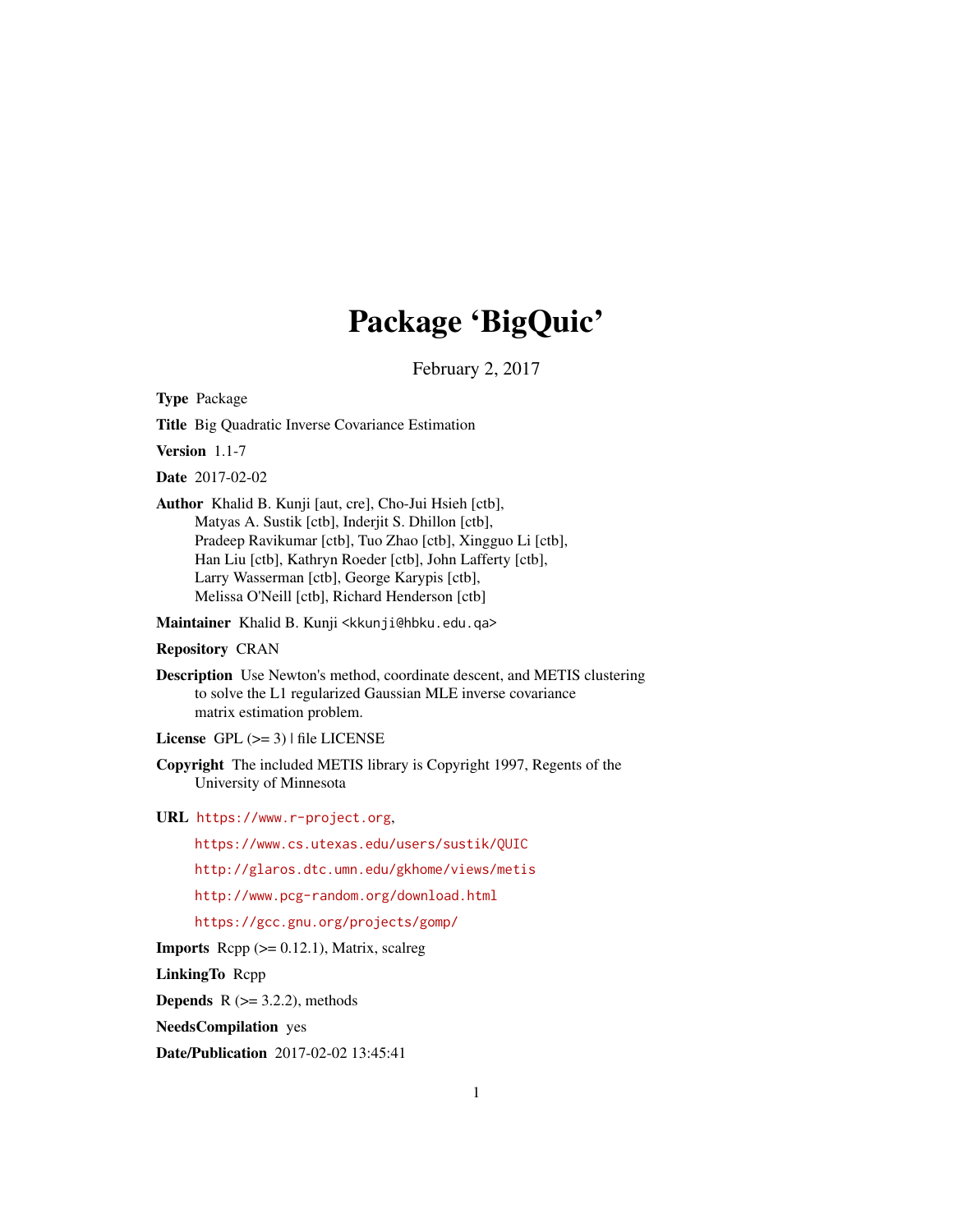## <span id="page-1-0"></span>R topics documented:

| Index |  |
|-------|--|

BigQuic *Big Quadratic Inverse Covariance Estimation*

### Description

Use Newton's method, coordinate descent, and METIS clustering to solve the L1 regularized Gaussian MLE inverse covariance matrix estimation problem.

### Usage

| BigQuic $(X = NULL, inputFileName = NULL, outputFileName = NULL, lambda = 0.5,$ |  |  |  |  |  |
|---------------------------------------------------------------------------------|--|--|--|--|--|
| numthreads = 4. maxit = 5. epsilon = 1e-3. $k = 0$ . memory size = 8000.        |  |  |  |  |  |
| verbose = 0, isnormalized = 1, seed = $NUL$ , use_ram = $FALSE$ )               |  |  |  |  |  |

### Arguments

| $\mathsf{x}$  | An n rows by p columns matrix of the data without the response vector $(Y)$ .                                                                                                                                                                                                                                                                                                                                        |
|---------------|----------------------------------------------------------------------------------------------------------------------------------------------------------------------------------------------------------------------------------------------------------------------------------------------------------------------------------------------------------------------------------------------------------------------|
| inputFileName | Full path to a file containing X in the format used for input to BigQUIC, $p \nvert X$ An<br>example is installed, you can get its path with: paste(path.package("BigQuic"),<br>"/extdata/testInput", $sep =$ "")                                                                                                                                                                                                    |
|               | output FileName Location and name of output file that will be extrapolated for their naming, e.g.<br>/home/username/test when 3 files are being output will result in /home/username/test.1.output<br>/home/username/test.2.output and /home/username/test.3.output                                                                                                                                                  |
| lambda        | The tuning parameter $0 \le$ lambda $\le$ 1, but small values should not be used for<br>performance reasons, e.g. $\lt$ .4 or so. A vector of lambdas may also be input,<br>in which case BigQUIC will be run for each lambda. Yes, the examples shows<br>lambda as small as 0.1, but that is only because the testInput matrix is very small<br>so the small lambdas can still finish in a sensible amount of time. |
| numthreads    | Number of threads to use for this computation.                                                                                                                                                                                                                                                                                                                                                                       |
| maxit         | Maximum number of Newton iterations.                                                                                                                                                                                                                                                                                                                                                                                 |
| epsilon       | Convergence tolerance.                                                                                                                                                                                                                                                                                                                                                                                               |
| k             | Number of memory blocks to use, ideally should be the smallest k such that p/k<br>columns fit in the memory_size.                                                                                                                                                                                                                                                                                                    |
| memory_size   | The amount of memory this computation is constrained to.                                                                                                                                                                                                                                                                                                                                                             |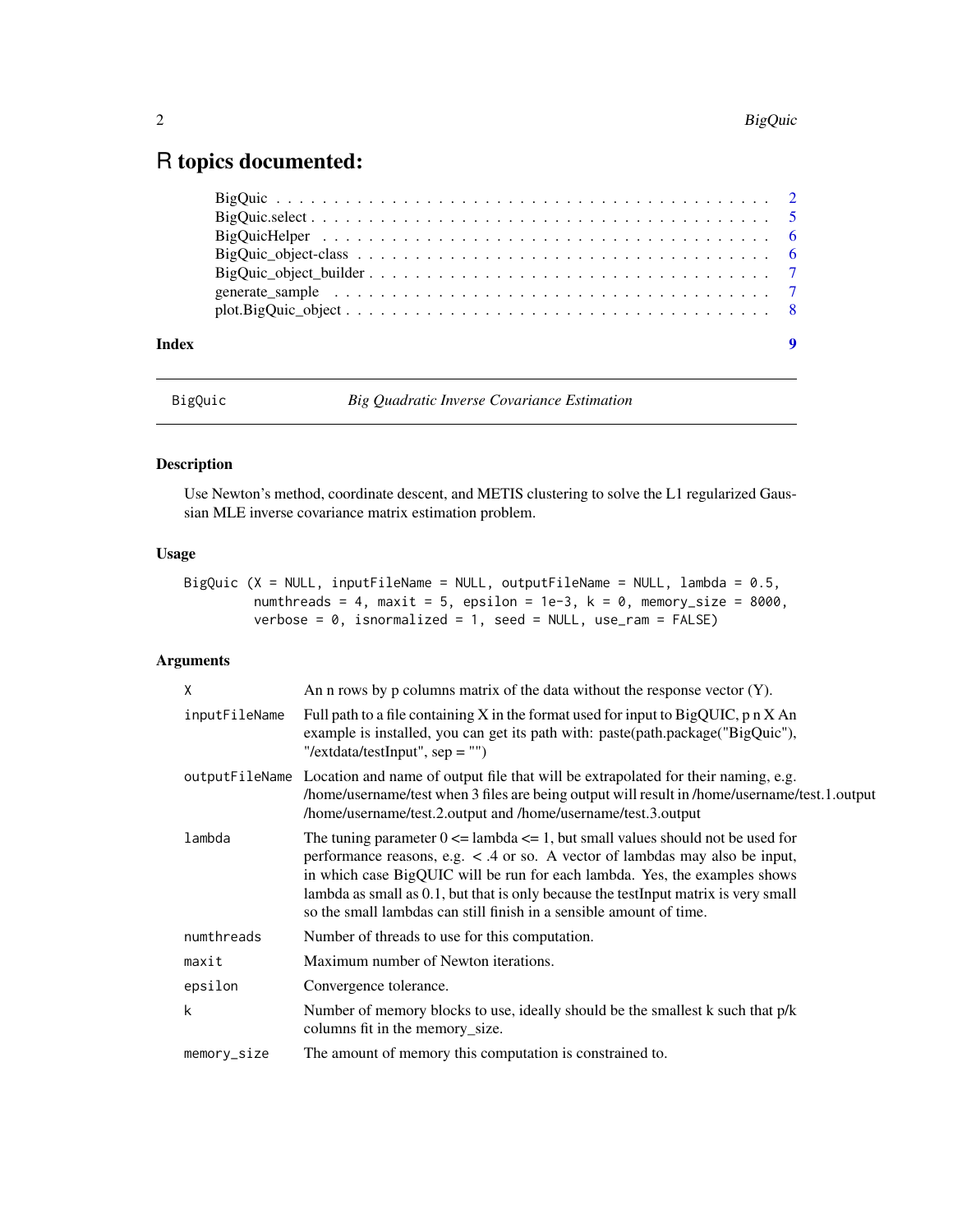#### BigQuic 3

| verbose      | Controls how verbose messages should be printed during execution. Valid value<br>range: 0–4. Higher numbers will give more messages for debugging.                                                                                                                                                                         |
|--------------|----------------------------------------------------------------------------------------------------------------------------------------------------------------------------------------------------------------------------------------------------------------------------------------------------------------------------|
| isnormalized | Whether or not the input is already normalized.                                                                                                                                                                                                                                                                            |
| seed         | A seed for the random number generation, useful for replicating results.                                                                                                                                                                                                                                                   |
| use_ram      | By default the results are written into files, using this option will load those files<br>back to R and return them instead of their paths (the default behavior). When<br>doing this there is a possibility that R will crash if you don't have enough RAM,<br>use with caution on larger data sets or with many lambdas. |

#### Details

BigQUIC is finally here! The original authors of QUIC and BigQUIC brought QUIC to Matlab (MEX), Standalone (C++), and R, but BigQUIC was delivered for Matlab and Standalone only with no R package. There are also some other features to the package, including sample data generation, inverse selection, and plotting. IMPORTANT: Due to the practicalities of formatting and working with large data sets, files are written to disk at various times when using BigQuic. The locations of the files BigQuic wrote to disk are kept in the object returned by BigQuic. They can be deleted when you're finished with the BigQuic\_object manually by using the cleanFiles() function as shown in the examples. There are basiclly 8 cases for file creation, the following will give you an idea of where they are in case R crashes completely and loses the references to the files so you need to delete them manually. Files created in tmp are deleted on reboot, so no worries if you're having trouble finding them.

1. X, output file, use\_ram = TRUE length(lambda) output files created in output location 1 file created for X in tmp Note: this is the same as 5, use\_ram doesn't matter in this case

2. input file, no output file, use\_ram = FALSE length(lambda) output files in location of input file

3. input file, output file, use\_ram = FALSE length(lambda)a output files in location of output file Same as 8, use\_ram doesn't matter in this case

4. X, no output file, use\_ram = FALSE length(lambda) output files in tmp 1 file created for X in tmp Also same as 1 and 5

5. X, output file, use\_ram = FALSE length(lambda) output files created in output file location 1 file created for X in tmp

6. X, no output file, use  $ram = TRUE 1$  file created for X in tmp

7. input file, no output file, use\_ram = TRUE no files created

8. input file, output file, use\_ram = TRUE length(lambda) output files created in output file location

#### Value

An object with Reference Class "BigQuic\_object"

| X             | The X input for BigQuic, if given                       |
|---------------|---------------------------------------------------------|
| inputFileName | The file name input for BigQuic, if given               |
| isnormalized  | Whether or not the input data was previously normalized |
| k             | k used in BigOuic                                       |
| epsilon       | The epsilon that was used in this run of BigQuic        |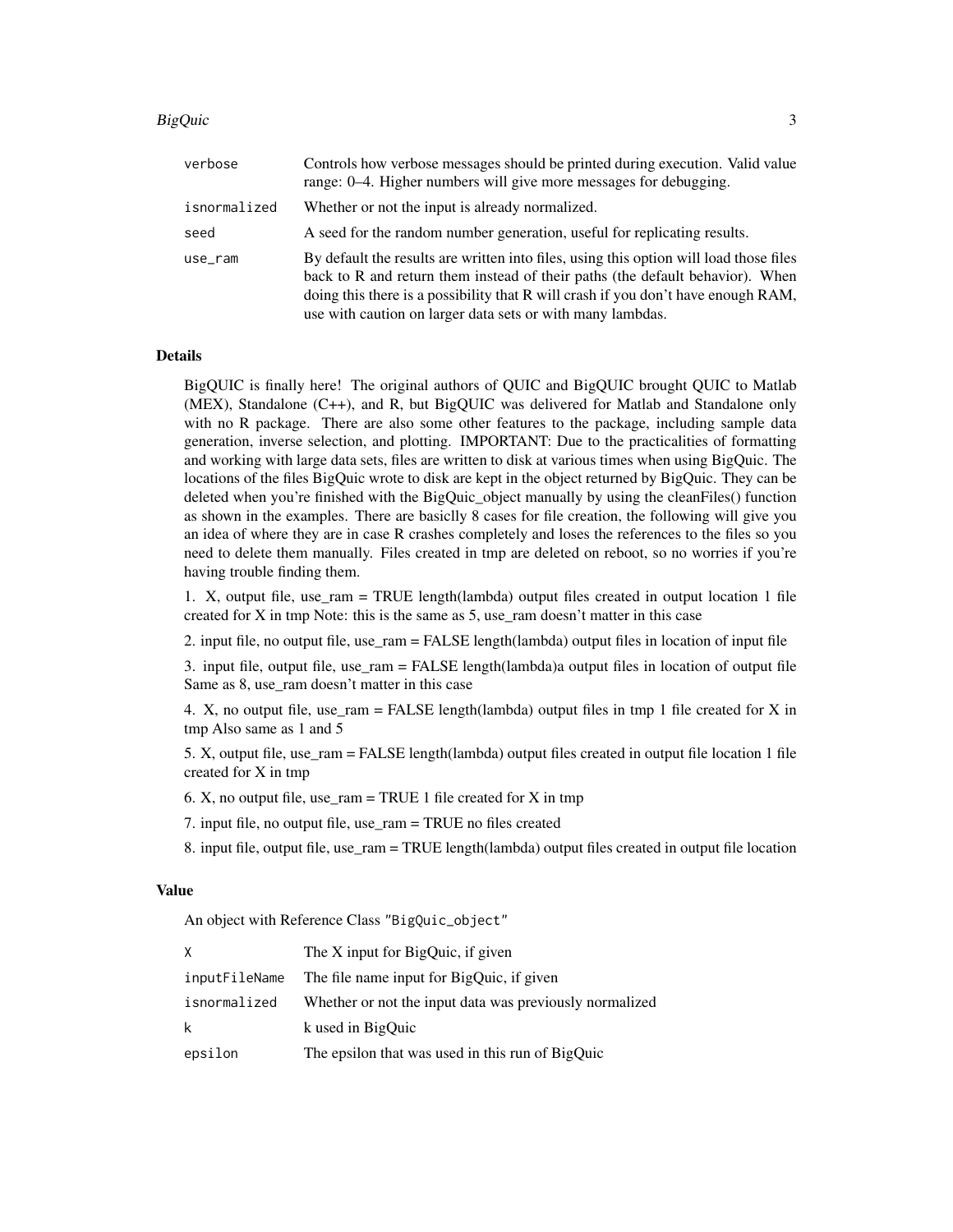| lambda             | lambda used in BigQuic                                                                                                                                    |
|--------------------|-----------------------------------------------------------------------------------------------------------------------------------------------------------|
| maxit              | maxit used in BigQuic                                                                                                                                     |
| memory_size        | memory_size used in BigQuic                                                                                                                               |
| numthreads         | numthreads used in BigQuic                                                                                                                                |
| seed               | seed used in BigQuic                                                                                                                                      |
| use_ram            | use_ram used in BigQuic                                                                                                                                   |
| verbose            | level of verbosity used in BigQuic                                                                                                                        |
| opt.lambda         | The selected optimal lambda value, initially empty, it will be filled in by running<br>BigQuic.select on the object, see the use in the Examples below    |
| precision_matrices |                                                                                                                                                           |
|                    | The precision matrix for each of the lambdas in a list, so to access the one for<br>the 1st lambda in the example: exampleResult\$precision_matrices[[1]] |
| output_file_names  |                                                                                                                                                           |
|                    | Lists files created by the class                                                                                                                          |
| clean              | Indicates whether or not cleanFiles() has been called on this object before                                                                               |
| inFlag             | An internal indicator for the class                                                                                                                       |
| outFlag            | An internal indicator for the class                                                                                                                       |
| getClass           | Returns Class method definition                                                                                                                           |
| cleanFiles         | Deletes files created by the class, except for those intentionally output by speci-<br>fying an output file name                                          |
| setX               | Used internall to set $X$                                                                                                                                 |
| setOptLambda       | used internally to set opt.lambda                                                                                                                         |
| setSeed            | used internally to set the seed                                                                                                                           |
| .self              | returns the object itself again                                                                                                                           |
| .refClassDef       | Lists fields and methods of the reference class                                                                                                           |

#### Author(s)

Khalid B. Kunji [aut, cre], Cho-Jui Hsieh [ctb], Matyas A. Sustik [ctb], Inderjit S. Dhillon [ctb], Pradeep Ravikumar [ctb], Tuo Zhao [ctb], Xingguo Li [ctb], Han Liu [ctb], Kathryn Roeder [ctb], John Lafferty [ctb], Larry Wasserman [ctb], George Karypis [ctb], Melissa O'Neill [ctb], Richard Henderson [ctb]

Maintainer: Khalid B. Kunji <kkunji@hbku.edu.qa>

#### References

BIG & QUIC: Sparse Inverse Covariance Estimation for a Million Variables (pdf) C. Hsieh, M. Sustik, I. Dhillon, P. Ravikumar, R. Poldrack. In Neural Information Processing Systems (NIPS), December 2013. (Oral) http://www.cs.utexas.edu/~cjhsieh/hugeQUIC.pdf http://bigdata.ices.utexas.edu/publication/bigquic-sparse-inverse-covariance-estimation-for-a-million-variables-2/

QUIC: Quadratic Approximation for Sparse Inverse Covariance Matrix Estimation (pdf) C. Hsieh, M. Sustik, I. Dhillon, P. Ravikumar. Journal of Machine Learning Research (JMLR), October 2014.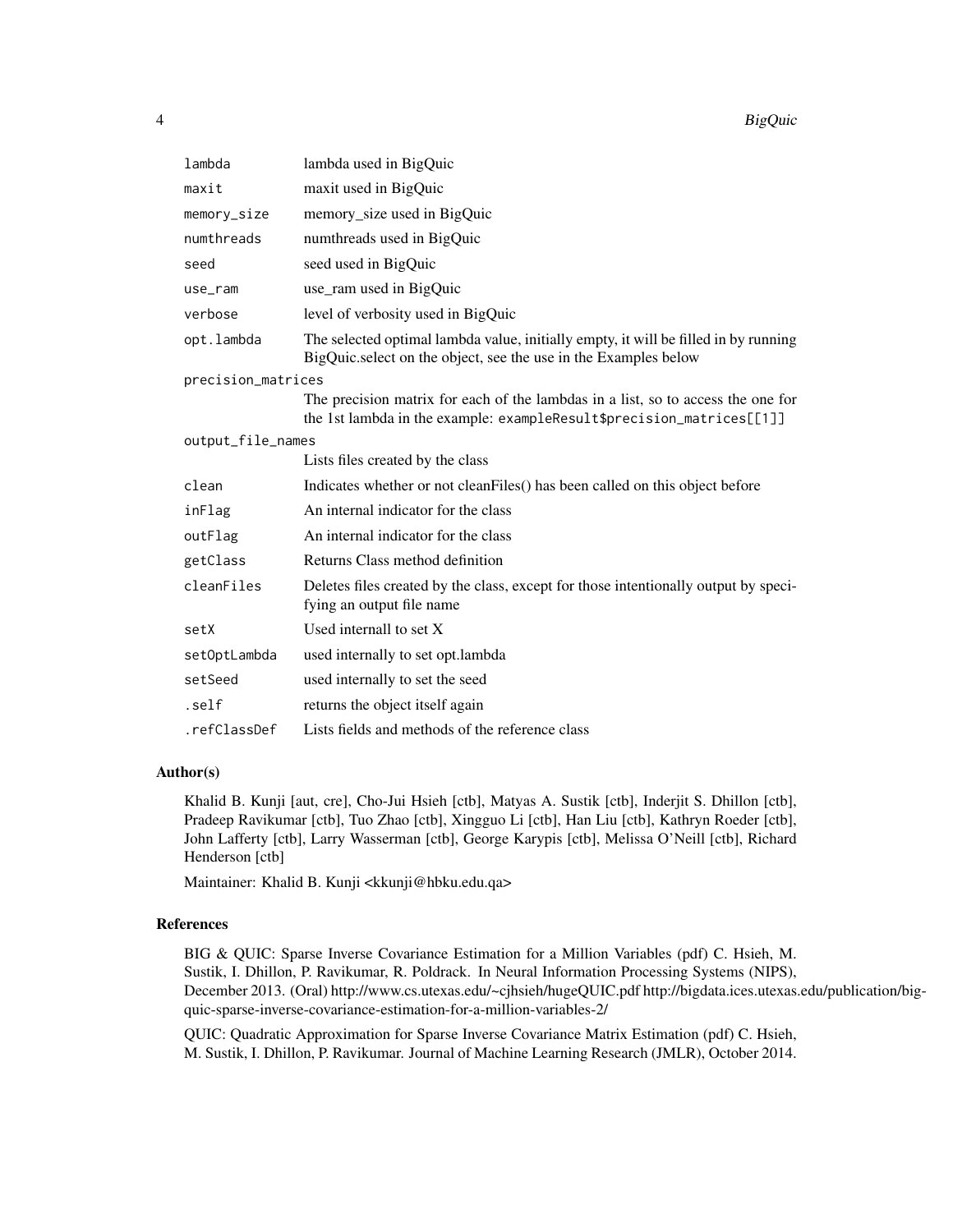#### <span id="page-4-0"></span>BigQuic.select 5

http://jmlr.org/papers/volume15/hsieh14a/hsieh14a.pdf http://bigdata.ices.utexas.edu/publication/quicquadratic-approximation-for-sparse-inverse-covariance-matrix-estimation-2/

METIS:"A Fast and Highly Quality Multilevel Scheme for Partitioning Irregular Graphs". George Karypis and Vipin Kumar. SIAM Journal on Scientific Computing, Vol. 20, No. 1, pp. 359-392, 1999. http://glaros.dtc.umn.edu/gkhome/fetch/papers/mlSIAMSC99.pdf

PCG: A Family of Simple Fast Space-Efficient Statistically Good Algorithms for Random Number Generation. This paper is currently submitted to ACM Transactions on Mathematical Software, where it is currently under review. http://www.pcg-random.org/pdf/toms-oneill-pcg-familyv1.02.pdf

#### See Also

[QUIC](#page-0-0)

#### Examples

```
lambda < -0.91exampleResult <- BigQuic(inputFileName = paste(path.package("BigQuic"),
                         "/extdata/testInput", sep = ""), lambda = lambda,
                         numthreads = 1, memory_size = 512, seed = 1,
                         use_ram = TRUE)
BigQuic.select(exampleResult)
plot(exampleResult)
exampleResult$cleanFiles()
## Not run:
If you have the hdi package installed:
library(hdi)
data(riboflavin)
lambda < - seq(from = 0.9, to = 0.99, by = 0.01)
exampleResult <- BigQuic(as.matrix(riboflavin), lambda = lambda,
                         numthreads = 1, memory_size = 512, seed = 1,
                         use_ram = TRUE)
BigQuic.select(exampleResult)
plot(exampleResult)
```
## End(Not run)

BigQuic.select *BigQuic Select*

#### Description

Selects the optimal lambda value from those in the BigQuic object, i.e. BigQuic Result.

#### Usage

```
BigQuic.select(BigQuic_result = NULL, stars.thresh = 0.1,
      stars.subsample.ratio = NULL, rep.num = 20, verbose = TRUE,
      verbose2 = 0
```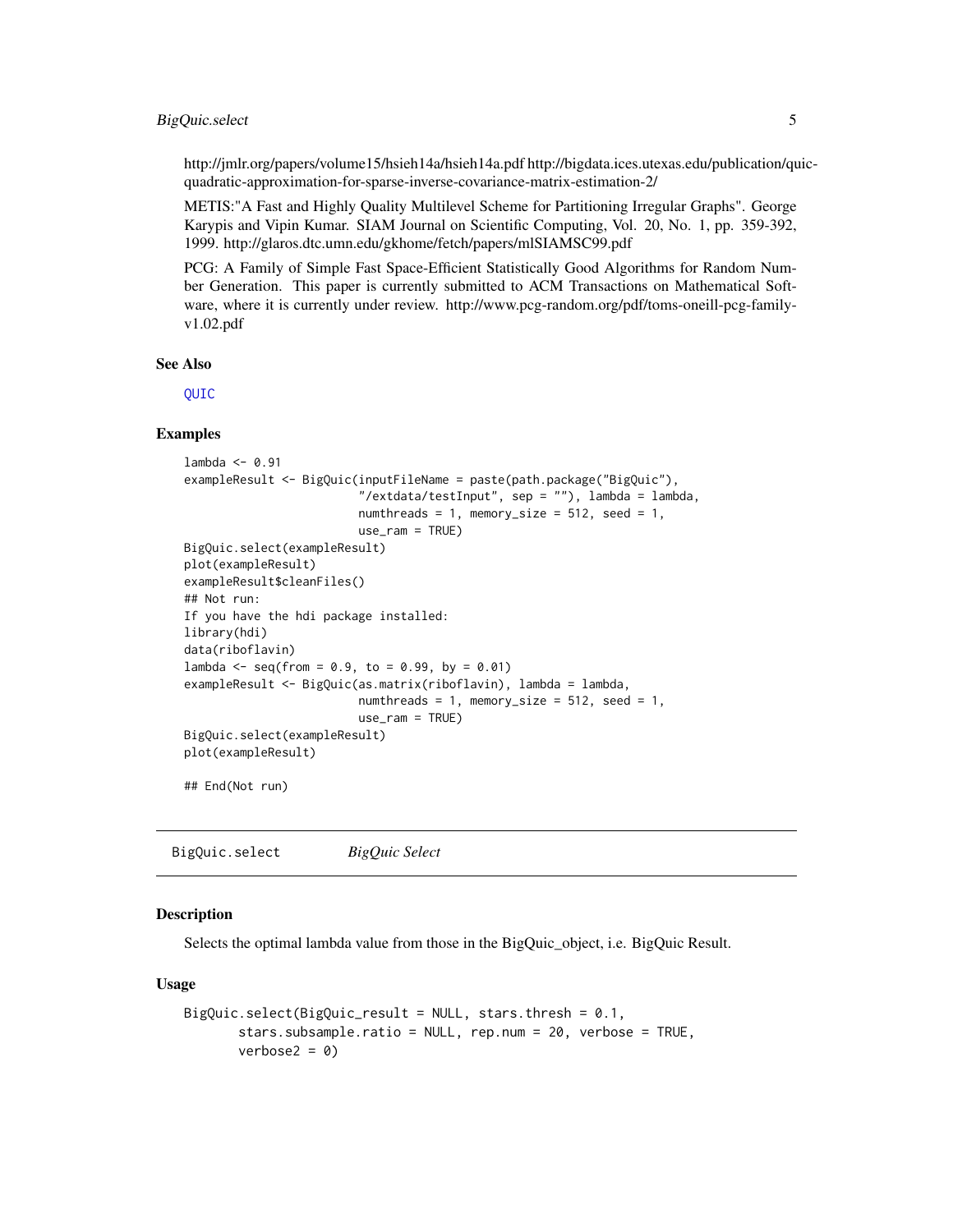#### <span id="page-5-0"></span>Arguments

|                       | BigQuic_result A BigQuic_object returned from running BigQuic.                                            |
|-----------------------|-----------------------------------------------------------------------------------------------------------|
| stars.thresh          | The threshold used in the Stars selection method for choosing a lambda                                    |
| stars.subsample.ratio |                                                                                                           |
|                       | The ratio giving how large the subsamples will be for Stars, if null there is a<br>heuristic calculation. |
| rep.num               | Number of times to do the repetition in Stars.                                                            |
| verbose               | Controls the level of verbosity in a part of the code.                                                    |
| verbose2              | Controls the level of verbosity in another section of code.                                               |
|                       |                                                                                                           |

BigQuicHelper *BigQuic C++ Caller*

#### Description

Calls the C++ BigQuic algorithm.

BigQuic\_object-class *Class* "BigQuic\_object"

#### Description

Reference Class that holds all the relevant results of the BigQuic computation.

#### Extends

All reference classes extend and inherit methods from ["envRefClass"](#page-0-0).

#### Fields

precision\_matrices: Object of class list ~~ X: Object of class matrix ~~ inputFileName: Object of class character ~~ lambda: Object of class numeric ~~ numthreads: Object of class numeric ~~ maxit: Object of class numeric ~~ epsilon: Object of class numeric ~~ k: Object of class numeric ~~ memory\_size: Object of class numeric ~~ verbose: Object of class numeric ~~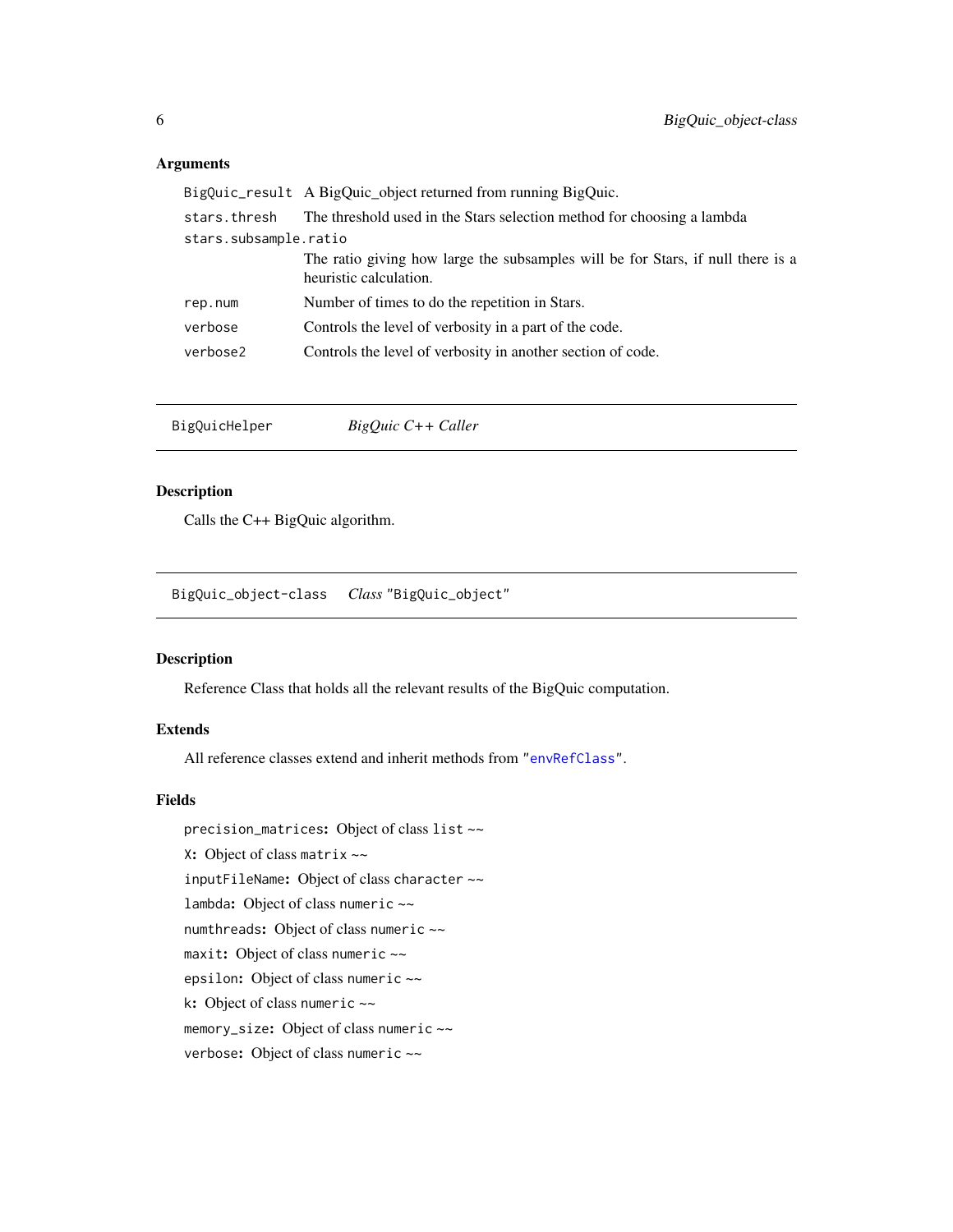<span id="page-6-0"></span>isnormalized: Object of class numeric ~~ seed: Object of class numeric ~~ use\_ram: Object of class logical ~~ clean: Object of class logical ~~ output\_file\_names: Object of class character ~~ opt.lambda: Object of class numeric ~~ inFlag: Object of class logical ~~ outFlag: Object of class logical ~~

#### Methods

```
cleanFiles(verbose): ~~
setOptLambda(optLambda): ~~
setX(inputX): ~~
setSeed(inputSeed): ~~
```
#### Examples

showClass("BigQuic\_object")

BigQuic\_object\_builder

*BigQuic Object Builder*

#### Description

Creates reference class objects (... which are really environments) of type BigQuic\_object.

generate\_sample *Generate Sample*

#### Description

Generates a sample data set for using with BigQuic, the default seed is 1 for reproducibility. For high dimensional data, choose p much larger than n.

#### Usage

generate\_sample( $n = 200$ ,  $p = 150$ , seed = NULL)

#### Arguments

| n    | The number of rows in the resulting data set.    |
|------|--------------------------------------------------|
| p    | The number of columns in the resulting data set. |
| seed | A seed for the random number generator in R.     |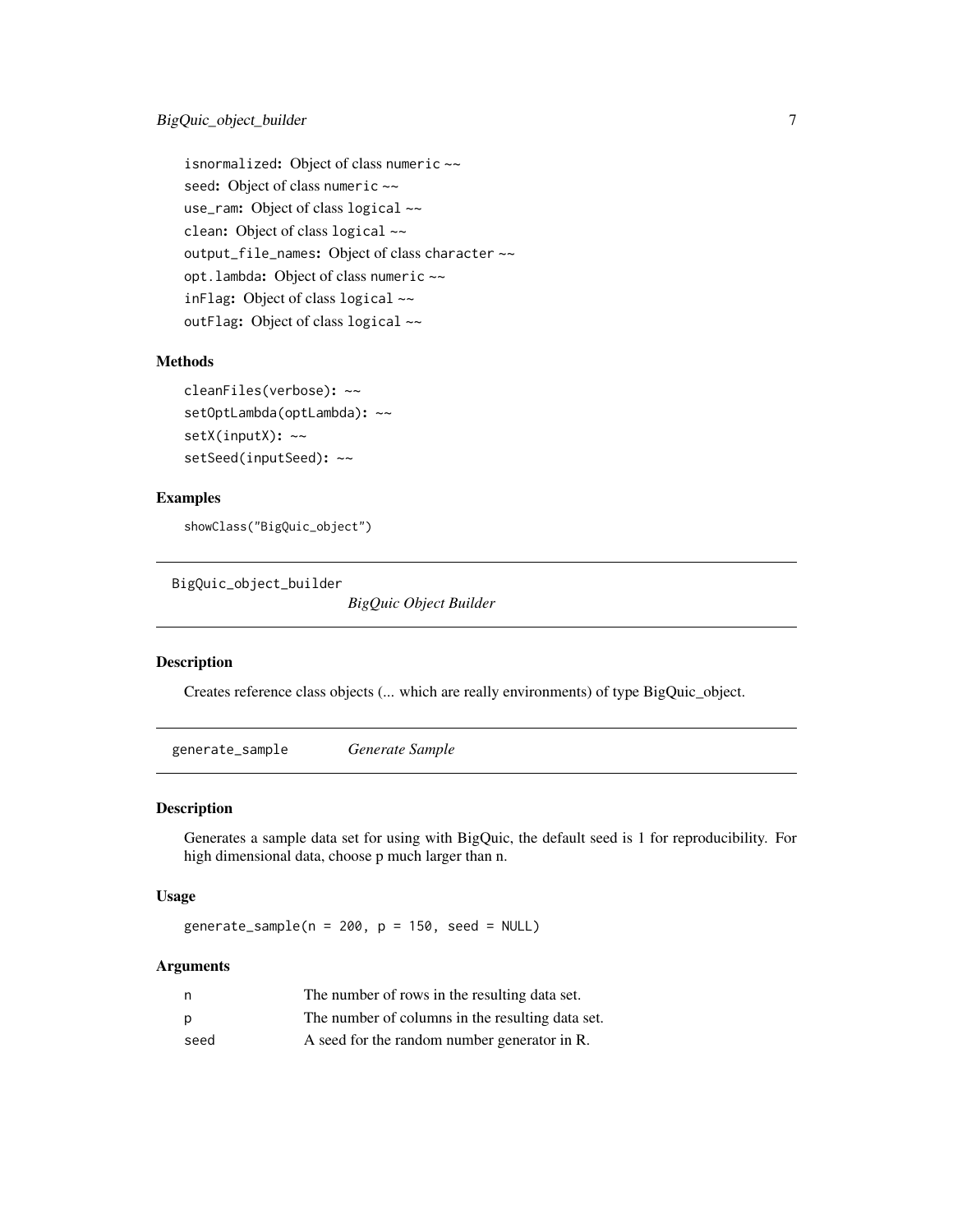<span id="page-7-0"></span>plot.BigQuic\_object *Plot*

#### Description

Makes plot of the precision matrix showing non-zero values. The diagonal is shown in only black because the agreement with itself is not highly interesting. Negative relations are shown in green and positive in red. The saturation indicates the normalized strength of the relation. The matrix is symmetric and technically only the lower or upper triangle would suffice to provide identical information.

#### Usage

```
## S3 method for class 'BigQuic_object'
plot(x, \ldots)
```
#### Arguments

|   | The BigQuic object, which will have its optimal precision matrix plotted.                       |
|---|-------------------------------------------------------------------------------------------------|
| . | plot can take a variety of arguments depending on the type, that is represented<br>$\mathbf{b}$ |